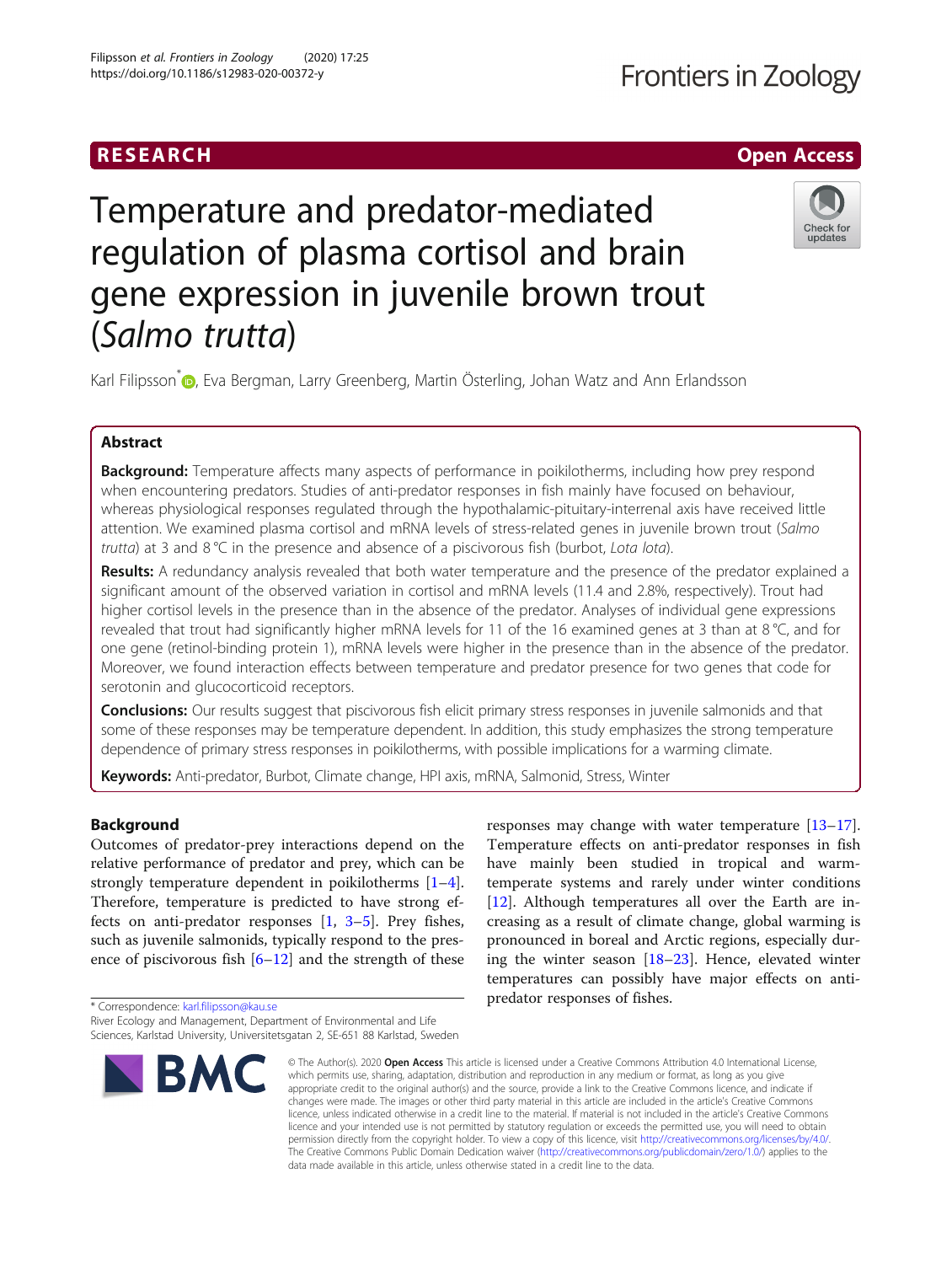Physiological stress is an adaptive response that allows animals to react to disturbance, such as predation threat [[24,](#page-8-0) [25\]](#page-8-0). Primary stress responses include neuroendocrine regulation through the hypothalamic-pituitaryinterrenal (HPI) axis [\[24](#page-8-0), [26](#page-8-0)], through which corticotropin releasing factor (CRF) induces the release of cortisol into the circulatory system [[26,](#page-8-0) [27](#page-8-0)]. Cortisol acts through glucocorticoid receptors (GR) and mineralocorticoid receptors (MR) [\[24](#page-8-0)], which are involved in modulation of the stress response and results in behavioural changes [\[28](#page-8-0)–[30\]](#page-8-0). Cortisol levels generally increase in fish in the presence of predators [[31](#page-8-0)–[35](#page-8-0)], and fish from areas with high and low predation pressure can exhibit differences in both cortisol regulation and behaviour [\[36,](#page-8-0) [37](#page-8-0)]. The serotonergic (5-HT) system is also associated with the HPI axis. Increased serotonergic activity is involved in stress responses in teleosts  $[38-40]$  $[38-40]$  $[38-40]$  $[38-40]$  $[38-40]$  and has subsequent effects on behaviour [\[38](#page-8-0), [39](#page-8-0), [41](#page-8-0), [42](#page-8-0)]. Changes in serotonergic activity have been observed in fish in the presence of predators [\[43,](#page-8-0) [44\]](#page-8-0). Cortisol and serotonin levels in fish can also increase as a response to thermal stress [[24](#page-8-0), [45](#page-8-0)–[47](#page-9-0)]. In addition, arginine-vasotocin (AVT) regulation occurs through the HPI axis [\[48](#page-9-0)] and is strongly associated with social and aggressive behaviours in teleosts [\[49](#page-9-0)–[52\]](#page-9-0).

Secondary stress responses include effects on metabolism and immune function [[24,](#page-8-0) [27,](#page-8-0) [53](#page-9-0)]. Immune responses are activated when stressors are short-term and acute, whereas chronic stressors result in suppressed immune function [\[53](#page-9-0), [54\]](#page-9-0). Expressions of genes associated with immune function, such as calmodulin (CALM), gamma-aminobutyric acid receptor-associated protein (GABARAP), major histocompatibility complex I (MHC1) and retinol binding protein (RPB1), may therefore be affected by external stressors. Regulation of ependymin (EPD1), the most abundant glycoprotein in fish cerebrospinal fluid [\[55](#page-9-0)], is affected by environmental stress and involved in cold acclimation [[56,](#page-9-0) [57\]](#page-9-0). CALM, EPD1, GABARAP and RBP1 are also involved in neural and behavioural plasticity [\[30](#page-8-0), [55,](#page-9-0) [58,](#page-9-0) [59](#page-9-0)], and previous work shows that regulation of all the above mentioned genes are involved in stress responses in salmonids [\[60](#page-9-0), [61\]](#page-9-0). For example, rainbow trout (Oncorhynchus mykiss) have higher mRNA levels of EPD1, GABARAP and CRF after a simulated attack from an avian predator  $[62]$  $[62]$ . Gene expressions of antioxidative stress proteins such as glutathione reductase (GSR), although not regulated through the HPI axis, may also be affected by environmental stressors, which has been shown in brown trout (Salmo trutta) exposed to heavy metals [\[63](#page-9-0)].

Whole-animal responses to physiological stress, such as behaviour and growth, are often termed tertiary responses [[64,](#page-9-0) [65\]](#page-9-0). Secondary and tertiary stress responses in the presence of predators are well studied in salmonids [[11,](#page-8-0) [12](#page-8-0), [66](#page-9-0)–[68\]](#page-9-0), whereas primary responses, i.e. gene expression and endocrine regulation, have not received as much attention (but see [[31,](#page-8-0) [62,](#page-9-0) [69](#page-9-0)]). To understand the mechanisms underlying anti-predator behaviours in fish, studies of primary physiological stress responses and their associated gene expressions could provide valuable insight into the direct effects of environmental stressors. Hence, studies of genes associated with stress such as CRF, as well as cortisol, 5-HT and AVT receptor genes, may elucidate how fish respond to changes in water temperature and natural stressors such as predation risk.

The purpose of this study was to examine physiological stress responses in a juvenile salmonid at different winter temperatures in the presence and absence of a predator. Specifically, we examined plasma cortisol levels and brain gene expression (measured as relative mRNA levels) for stress-related genes in juvenile brown trout at 3 and at  $8^{\circ}$ C in the presence and absence of burbot (Lota lota), a winter-active piscivorous fish. We predicted that trout would exhibit increased cortisol levels in the presence of burbot, thus indicating physiological stress. Likewise, we predicted that telencephalic gene expressions would be higher in the presence of burbot than in its absence, and that the expressions might be temperature dependent.

#### Results

#### Multivariate analysis

The first axis of the redundancy analysis (RDA) was driven by the temperature treatment, which explained a significant amount of the observed variation in cortisol and mRNA levels (11.4% of all variation,  $F_{1, 69} = 9.7$ ,  $P =$ 0.002). Predator treatment explained the variation on the second axis. The presence or absence of a burbot explained less variation than the temperature treatment, albeit a significant amount (2.8% of all variation,  $F_{1, 69}$  = 2.8,  $P = 0.03$ ) (Fig. [1](#page-2-0)).

#### Cortisol

There was a significant effect of predator presence on trout plasma cortisol levels (Table [1\)](#page-3-0). Trout had higher cortisol levels (mean  $\pm$  1 s.e.) in the presence of the predator (82.6 ± 15.9 ng ml<sup>-1</sup>) than in its absence (45.7 ± 7.6 ng ml<sup>−</sup> <sup>1</sup> ) (Fig. [2](#page-3-0)). Temperature and the temperature × predator interaction had no significant effect on cortisol levels (Table [1](#page-3-0)).

#### Telencephalic gene expression

Temperature had a significant effect on mRNA levels of 5-HT1Aα, CRFR1, CRHBP, EPD1, GABARAP, GRα, GRβ, GSR, MHC1 and MR (Table [1](#page-3-0)). All these genes exhibited the same expression pattern: trout had higher mRNA levels at [3](#page-4-0) than at  $8\degree C$  (Fig. 3). There was no significant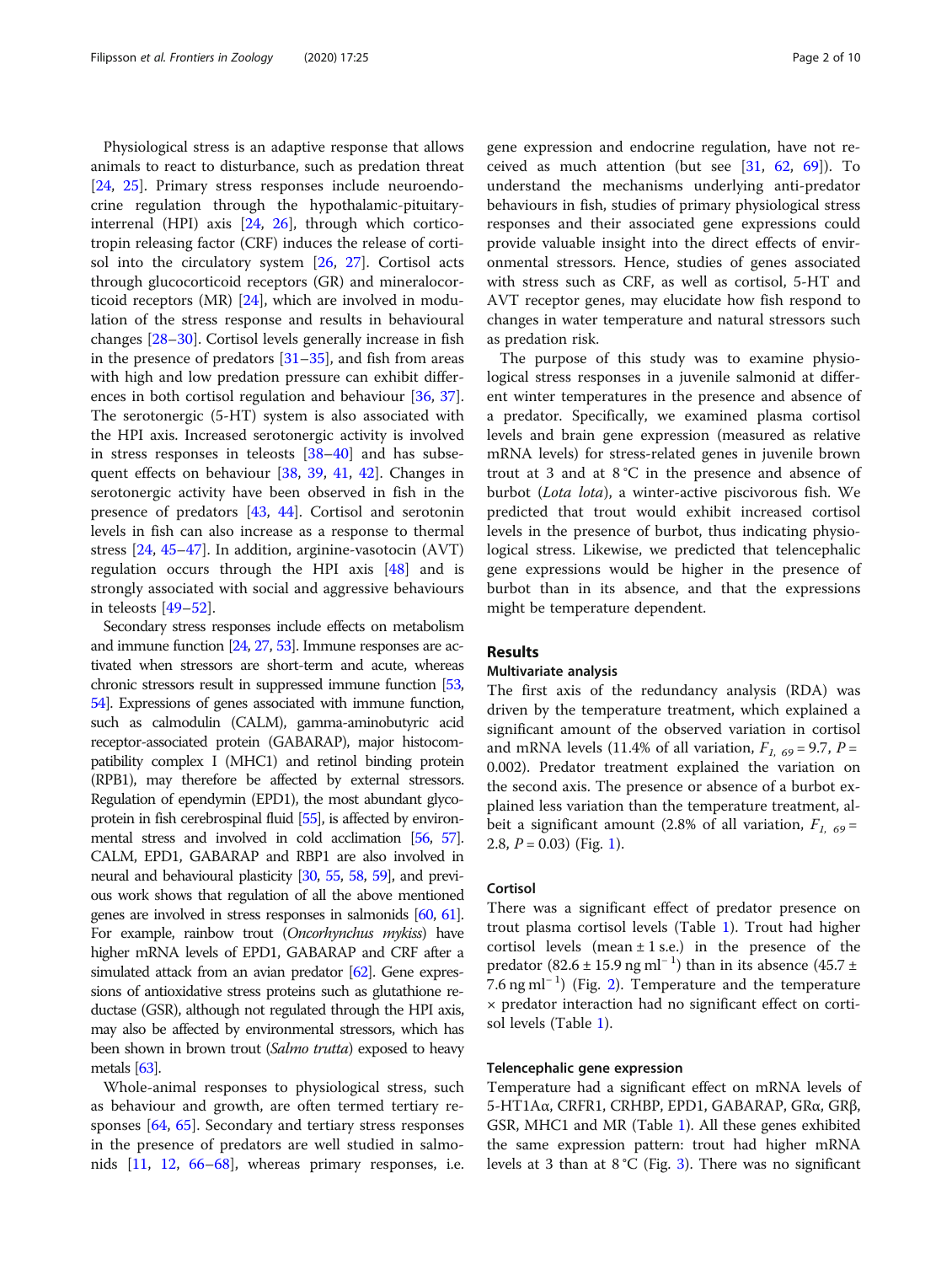<span id="page-2-0"></span>

effect of the predator or of the temperature × predator interaction term for any of these genes (Table [1\)](#page-3-0).

There was no significant effect of temperature (albeit marginally non-significant, Table [1\)](#page-3-0) or predator presence for 5-HT1Aβ, but there was a statistically significant temperature  $\times$  predator interaction effect (Table [1](#page-3-0)). 5-HT1Aβ mRNA levels were significantly lower in the 8 °C/burbot treatment compared to in the other three experimental treatments (Fig. [4a](#page-5-0)). For the expression of GRγ, we found no effect of the predator, but both significant temperature and temperature  $\times$  predator inter-action effects (Table [1\)](#page-3-0). At  $3^{\circ}C$ , the expression of GR $\gamma$ mRNA was higher in the presence than in the absence of the predator. At 8 °C, however, the expression pattern was reversed (Fig. [4](#page-5-0)b).

We found a significant positive effect of predator presence on the expression of RBP1 (Table [1,](#page-3-0) Fig. [4c](#page-5-0)). Temperature and the temperature  $\times$  predator interaction term had no significant effect on RBP1 mRNA expression (Table [1](#page-3-0)). We did not find any significant effects of temperature, predator presence or their interaction term on mRNA levels of AVTR, CALM and CRF1 (Table [1\)](#page-3-0).

#### **Discussion**

Anti-predator behaviours in the presence of piscivorous fish have previously been observed in juvenile brown trout under winter conditions [[11](#page-8-0), [12](#page-8-0)]. In the present study, we investigated whether or not anti-predator behaviours are accompanied by changes in plasma cortisol and mRNA levels of stress-related genes. We found elevated plasma cortisol levels in the presence of burbot. In addition, our study demonstrated that for 11 of the analysed 16 genes, trout had higher mRNA levels at 3 than at 8 °C, and that mRNA levels for one gene coding for retinol binding protein 1 was significantly higher in the presence of burbot. Moreover, there were interaction effects between temperature and predator presence for the expressions of one glucocorticoid and one serotonin receptor gene. Hence, we show that anti-predator behaviours appear to be reflected by altered cortisol levels and brain mRNA coding for proteins involved in physiological stress responses.

Considering the observed differences in mRNA levels between temperature treatments, these responses are not likely related to thermal stress, but may simply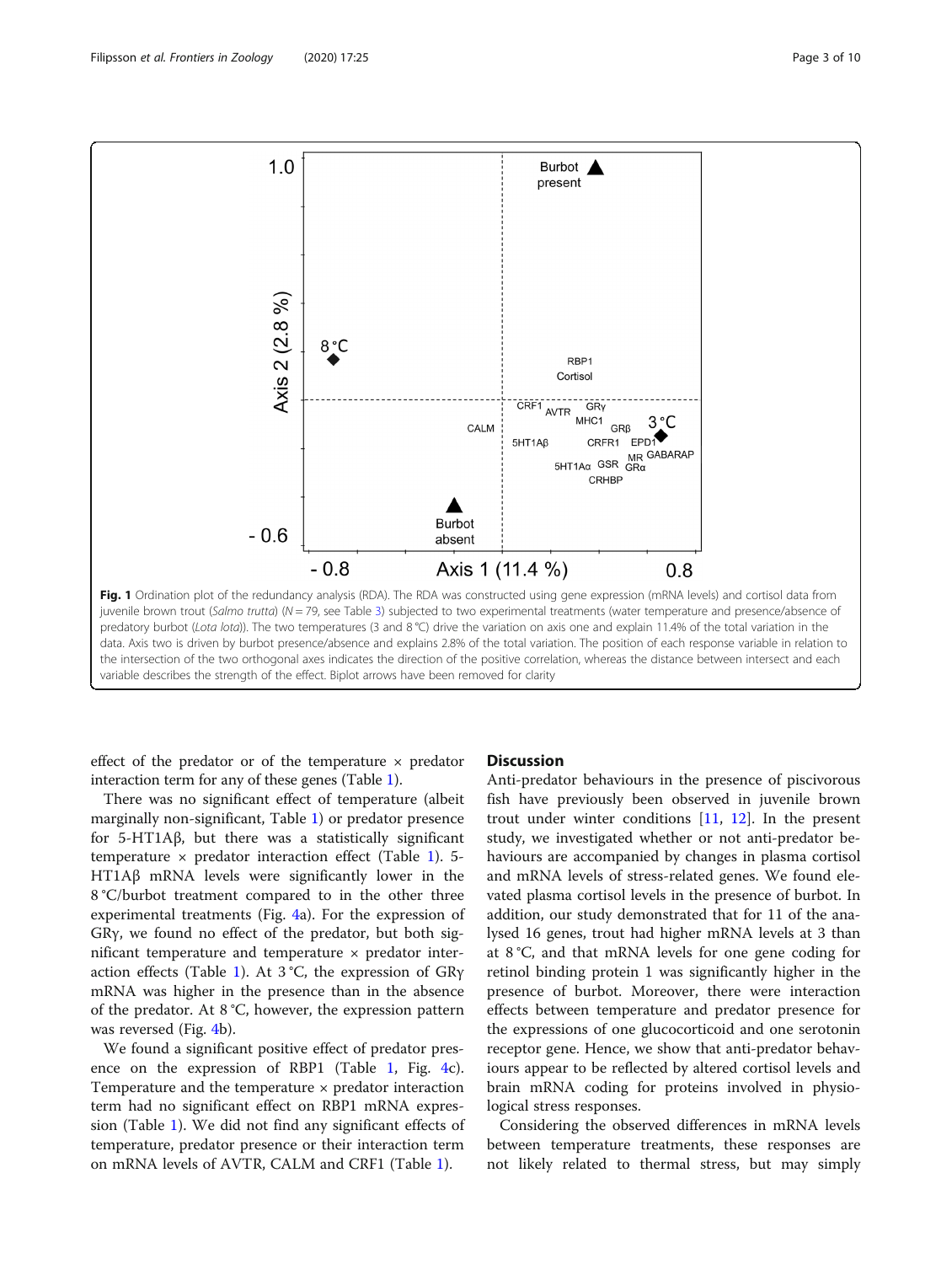<span id="page-3-0"></span>

| effects of temperature, the presence of predatory burbot and    |
|-----------------------------------------------------------------|
| their interaction term on plasma cortisol levels and            |
| telencephalic mRNA levels in juvenile brown trout. Text written |
| in bold denotes statistically significant differences           |

|                 | Temperature                                             |                                   | Predator (burbot) Temperature x Predator |  |
|-----------------|---------------------------------------------------------|-----------------------------------|------------------------------------------|--|
| Cortisol        | $F_{1,76} = 3.11$ ,<br>$P = 0.08$                       | $F_{1,76} = 7.22$<br>$P = 0.009$  | $F_{1,76} = 0.02$ ,<br>$P = 0.88$        |  |
| 5-HT1 Aα        | $F_{1,75} = 13.63$ , $F_{1,75} = 1.80$ ,<br>P < 0.001   | $P = 0.18$                        | $F_{1,75} = 0.03$ ,<br>$P = 0.87$        |  |
| $5 - HT1A\beta$ | $F_{1,75} = 3.83$ ,<br>$P = 0.054$                      | $F_{1,75} = 2.66$ ,<br>$P = 0.11$ | $F_{1,75} = 4.67$ ,<br>$P = 0.034$       |  |
| AVTR            | $F_{1,75} = 2.67$ ,<br>$P = 0.11$                       | $F_{1,75} = 0.10$ ,<br>$P = 0.75$ | $F_{1,75} = 0.81$ ,<br>$P = 0.37$        |  |
| CALM            | $F_{1,75} = 0.70$ ,<br>$P = 0.41$                       | $F_{1,75} = 1.52$ ,<br>$P = 0.22$ | $F_{1,75} = 0.21$ ,<br>$P = 0.65$        |  |
| CRF1            | $F_{1,75} = 0.01$ ,<br>$P = 0.92$                       | $F_{1,75} = 0.25$ ,<br>$P = 0.62$ | $F_{1,75} = 2.14$ ,<br>$P = 0.15$        |  |
| CRFR1           | $F_{1,75} = 13.22$ , $F_{1,75} = 0.31$ ,<br>$P = 0.001$ | $P = 0.58$                        | $F_{1,75} = 1.77$ ,<br>$P = 0.19$        |  |
| CRHBP           | $F_{1,75} = 12.78$ , $F_{1,75} = 1.18$ ,<br>$P = 0.001$ | $P = 0.28$                        | $F_{1,75} = 0.39$ ,<br>$P = 0.54$        |  |
| EPD1            | $F_{1,75} = 42.20$ , $F_{1,75} = 0.01$<br>P < 0.001     | $P = 0.97$                        | $F_{1,75} = 0.04$ ,<br>$P = 0.84$        |  |
| GABARAP         | $F_{1,75} = 83.76$ , $F_{1,75} = 2.64$ ,<br>P < 0.001   | $P = 0.11$                        | $F_{1,75} = 3.31$ ,<br>$P = 0.07$        |  |
| GRa             | $F_{1,75} = 7.69$ , $F_{1,75} = 0.89$ ,<br>$P = 0.007$  | $P = 0.35$                        | $F_{1,75} = 2.27$ ,<br>$P = 0.14$        |  |
| GRB             | $F_{1,75} = 9.74,$<br>$P = 0.003$                       | $F_{1,75} = 0.15$ ,<br>$P = 0.90$ | $F_{1,75} = 0.62$ ,<br>$P = 0.43$        |  |
| GRy             | $F_{1,75} = 14.50$ , $F_{1,75} = 0.13$ ,<br>P < 0.001   | $P = 0.72$                        | $F_{1,75} = 4.00,$<br>$P = 0.049$        |  |
| GSR             | $F_{1,75} = 14.171$ , $F_{1,75} = 0.34$ ,<br>P < 0.001  | $P = 0.56$                        | $F_{1,75} = 0.86$<br>$P = 0.36$          |  |
| MHC1            | $F_{1,75} = 10.6$ , $F_{1,75} = 0.001$ ,<br>$P = 0.002$ | $P = 0.98$                        | $F_{1,75} = 1.18$ ,<br>$P = 0.28$        |  |
| ΜR              | $F_{1,75} = 34.86$ , $F_{1,75} = 1.62$ ,<br>P < 0.001   | $P = 0.21$                        | $F_{1,75} = 0.18$ ,<br>$P = 0.67$        |  |
| RBP1            | $F_{1,75} = 3.21$ ,<br>$P = 0.08$                       | $F_{1,75} = 5.69$ ,<br>$P = 0.02$ | $F_{1,75} = 0.03$ ,<br>$P = 0.86$        |  |

reflect temperature-induced physiological processes [\[1](#page-8-0), [3\]](#page-8-0). Gene expression of EPD1, one of the many genes we studied with higher mRNA levels at 3 than at 8 °C, increases when fish experience environmental stress [[56](#page-9-0), [57\]](#page-9-0). Moreover, EPD1 activation in common carp (Cyprinus carpio) and zebrafish (Danio rerio) is strongly associated with cold acclimation, where increased EPD1 mRNA levels at reduced temperatures are stable until the temperature changes [[56\]](#page-9-0). These findings are consistent with our observation of brown trout EPD1 mRNA levels. Hence, our results lend support to the notion that thermal effects on processes related to physiological stress and immune function in poikilotherms can play a major role  $[56]$  $[56]$ . Thus, the present study suggests



that elevated winter temperatures result in reduced expression of stress-related genes in juvenile brown trout, with possible benefits for the fish if low winter temperatures induce chronic physiological stress [\[53](#page-9-0), [54\]](#page-9-0). Indirect effects of mild winters should not be omitted however, for instance if high winter temperatures lead to loss of surface ice cover, possibly making stream fishes more susceptible to terrestrial predators.

Even though trout exhibited elevated plasma cortisol levels in the presence of a burbot, mRNA levels of genes that code for CRF and cortisol receptors (CRF1, CRFR1, CRHBP, GRα, GRβ, GRγ and MR) did not differ between treatments with and without the predator. One possible explanation for this result could be that the expressions of these genes normally occur over a different time interval than the one tested in this study. In sockeye salmon (O. nerka), increased CRF mRNA expression occurs 8 h after acute stress [\[70](#page-9-0)], and in zebrafish, upregulation of MR after an acute stressor occurs after 24 h [\[71](#page-9-0)]. Hence, the possibility that mRNA expression and increased cortisol levels do not occur simultaneously could explain why cortisol levels differed significantly between predator treatments in our study, whereas no effects were detected for mRNA levels of CRF or other cortisol-related genes. In contrast, in a study where rainbow trout were subjected to a simulated attack from an avian predator, fish had elevated CRF mRNA levels after the attack, but did not exhibit increased plasma cortisol levels [[62\]](#page-9-0). Studies that consider wider time spans, as well as differences in gene expression depending on what kind of stressor fish experience, may be necessary to clarify these mechanisms.

RBP1 mRNA levels were higher in the presence of burbot than in its absence. RBP1 is involved in the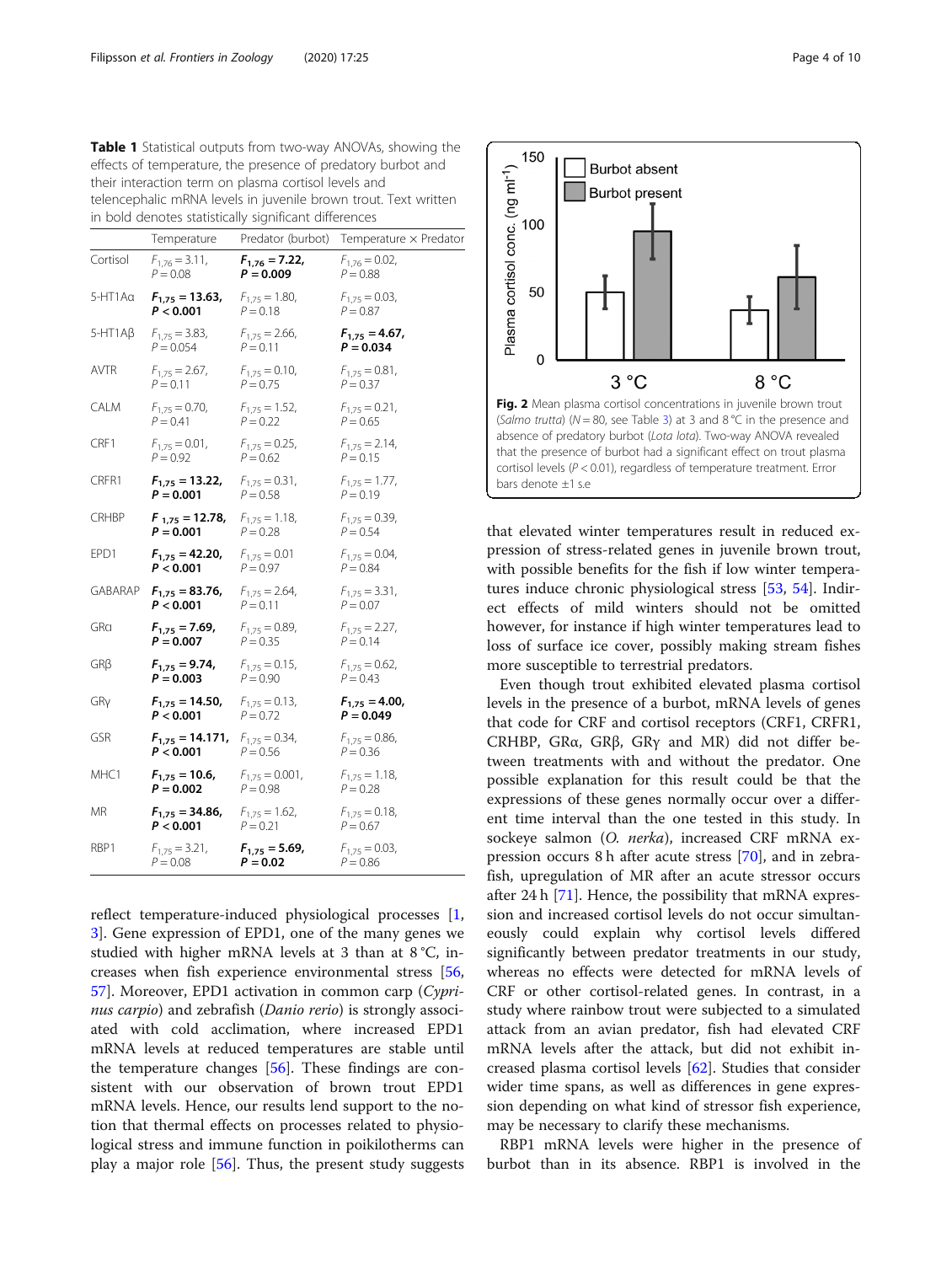<span id="page-4-0"></span>

distribution of retinol (vitamin A), which in the form of retinoic acid affects neural plasticity [[59\]](#page-9-0). In zebrafish, physiological stress affects processes related to neural plasticity [[72](#page-9-0)], with subsequent effects on behaviour [[30\]](#page-8-0). High levels of RBP1 mRNA in the presence of a predator may be related to neuroendocrine regulation and altered behaviour. CALM is also associated with neural plasticity and may be affected by stress [\[59](#page-9-0), [61](#page-9-0)]. In our study however, temperature and predator presence did not influence brain gene expression of CALM. As the functions of both RBP1 and CALM in modulating fish behaviour are not well understood, further studies are needed to elucidate how these processes are involved in anti-predator responses.

Aggression and dominance are often associated with boldness and risk-taking behaviours [\[73\]](#page-9-0). In salmonids, GABARAP and EPD1 are involved in both aggression [[55,](#page-9-0) [58\]](#page-9-0) and anti-predator responses [\[62\]](#page-9-0). 5-HT and AVT are also related to aggression and dominance in fish [\[42](#page-8-0), [51,](#page-9-0) [74\]](#page-9-0), and the role of 5-HT in the inhibitory control of aggressive and dominant behaviours seems to be evolutionarily conserved in many animal taxa [[75](#page-9-0)– [77\]](#page-9-0). In our study, 5-HT1Aβ mRNA levels were significantly lower in the presence than in the absence of a burbot at 8 °C, but not at 3 °C. As we were not able to correlate behaviour with gene expressions in this study, however, we cannot infer that the variation in 5-HT1Aβ expression is reflected in trout behaviour. In fact, the results from Filipsson et al. (2019) [\[12](#page-8-0)], a study with similar temperature and predator treatments as in this study, did not find temperature-dependent behavioural responses of trout to the presence of burbot.

We used three primer pairs for glucocorticoid receptors, although there is evidence for only two types of glucocorticoid receptors in teleosts (GR1 and GR2) [[78](#page-9-0), [79\]](#page-9-0). We did so as none of the previous studies from which we retrieved the primer sequences examined gene expression for brown trout. Instead, they used the closely related Atlantic salmon (S. salar) (GRα in the present study) [[61\]](#page-9-0) and rainbow trout (GRβ and GRγ in the present study)  $[40]$  $[40]$ , and since we had no way of knowing the relevant primers, we elected to run all three. All GR-genes showed major differences in mRNA levels between temperature treatments, as did many other genes in this study. The analysis of GRγ also exhibited a significant interaction effect between temperature and predator presence, although with a Pvalue close to alpha ( $P = 0.049$ ). Considering the interaction effects were non-significant for the analyses of GRα and GRβ, we believe that the interaction effect found for GRγ should be interpreted with caution.

#### Conclusions

Our study provides new insight into the regulation of plasma cortisol levels and brain gene expression in juvenile brown trout at different temperatures in the presence of a winter-active predatory fish. Our results demonstrate that elevated temperatures can potentially have broad effects on physiological stress responses in fish. We also show that both thermal effects and antipredator responses are detectable at the gene expression level. Future studies on both long- and short-term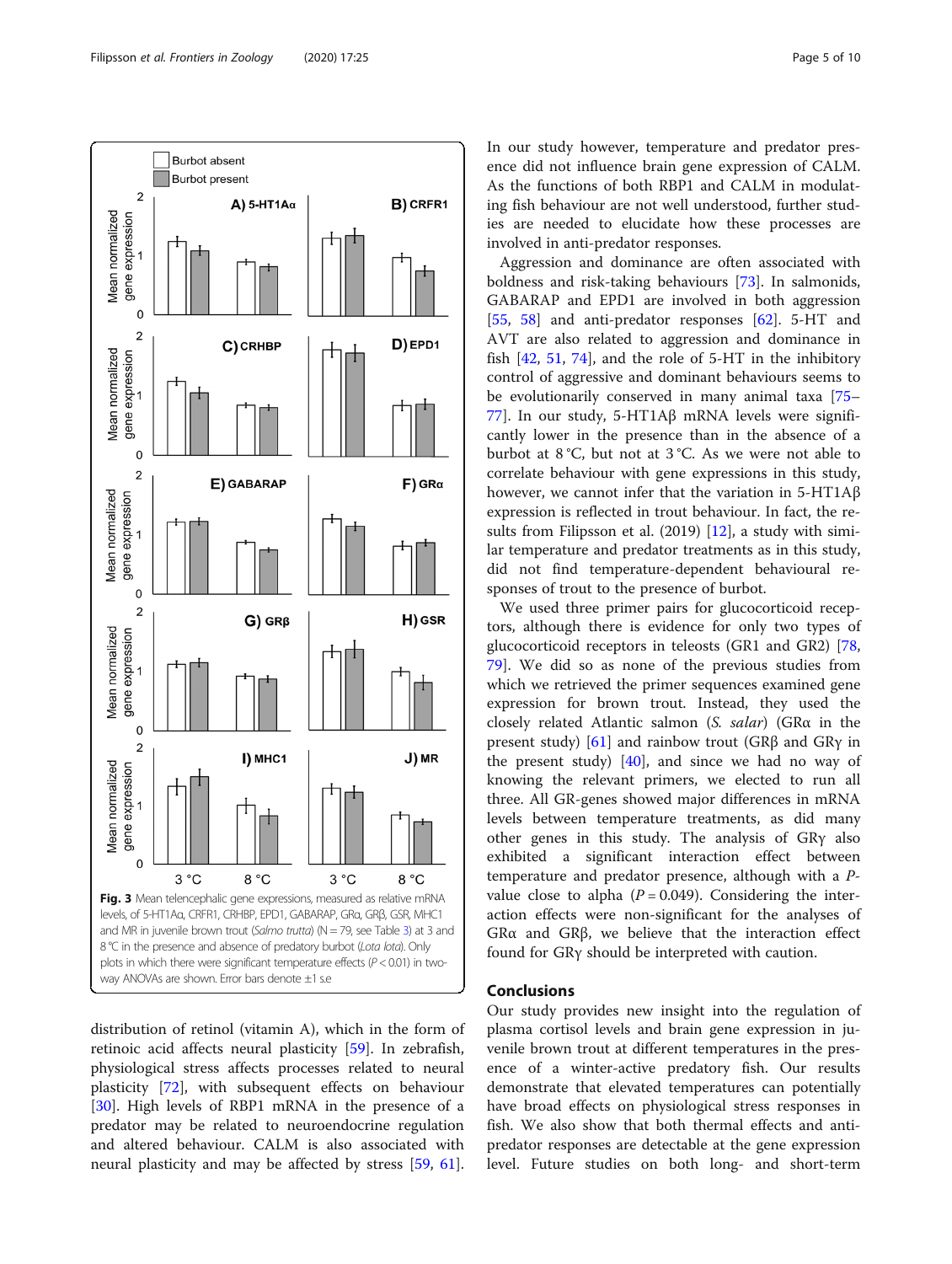<span id="page-5-0"></span>

temperature effects on behaviour and gene expression, for instance in light of ongoing climate change, are needed to elucidate how stress responses may be affected in an altered climate. Gene expression encompasses more than mRNA levels, as it includes the array of processes that transfer information from gene to functional protein. It may be a fruitful approach to include analyses of gene end products (i.e. proteins) to determine the biological significance of changes in mRNA levels. Hence, studies of relationships between mRNA levels, protein levels and functions and behaviour can be valuable when evaluating potential effects of climate change.

#### Methods

#### Study fish and husbandry

We retrieved 120 one-summer-old  $F_1$  hatchery-reared brown trout originating from the River Rottnan, Sweden, from Gammelkroppa hatchery (Gammelkroppa Lax AB) in late January 2018, and transported them to Karlstad University, Sweden. Trout mean wet mass  $\pm$  1 s.d. was  $8.26 \pm 2.3$  g, (min - max = 4.33–14.47 g) and mean total length  $\pm$  1 s.d. was  $100 \pm 9$  mm, (min - max = 82–121 mm). Upon arrival, trout were acclimated from 1 °C to 3 °C during a 48-h period and evenly distributed into four 200 L aquaria with a water temperature of 3 °C. In two of the aquaria, we kept the temperature constant at 3 °C. In the remaining two, we increased the temperature gradually to  $8^{\circ}$ C during a two-week period  $(+ 0.5^{\circ}$ C every weekday). Trout were allowed to acclimate to aquarium conditions for 3 weeks before the experiment

commenced. The photoperiod was set to 10 h daylight (07:00–17:00 h) and 14 h darkness. Water in the aquaria was constantly filtered and aerated (EHEIM 2217 Classic canister filter; Eheim GmbH & Co KG, Deizisau, Germany) and chilled (Teco TK 2000, Teco, Ravenna, Italy), and 25% of the water was changed every week. We fed trout thawed, previously frozen, red chironomids (0.5% of their body mass twice per week).

In the study, we used two burbot (360 and 375 mm) captured in February 2018 at the mouth of the River Klarälven close to Lake Vänern, Sweden (59°21.908′N 13°33.071′E) using fish traps. The burbot were transported to Karlstad University and acclimated from 1 °C to 3 and 8 °C, respectively, over a one-week period in net cages  $(100 \times 50 \text{ cm})$  inside two 7-m-long stream flumes. Burbot were thereafter acclimated to aquarium conditions for 1 week before the experiment commenced. The same photoperiod was used as for the trout. We fed the burbot three thawed, previously frozen, brown trout (individual trout mass  $\sim$  5 g) every week.

#### Experimental procedure

We conducted the experiment from mid-February to mid-April 2018. We used a  $2 \times 2$  experimental design, testing the effects of temperature and predation risk: 3 °C with burbot, 3 °C without burbot, 8 °C with burbot, 8 °C without burbot. Trout size did not differ significantly between treatments (one-way ANOVA,  $P = 0.995$ and  $P = 0.773$  for trout wet mass and total length, respectively). All trials were conducted in eight 130 L aquaria  $(65 \times 50 \times 40 \text{ cm})$ . Water depth in the aquaria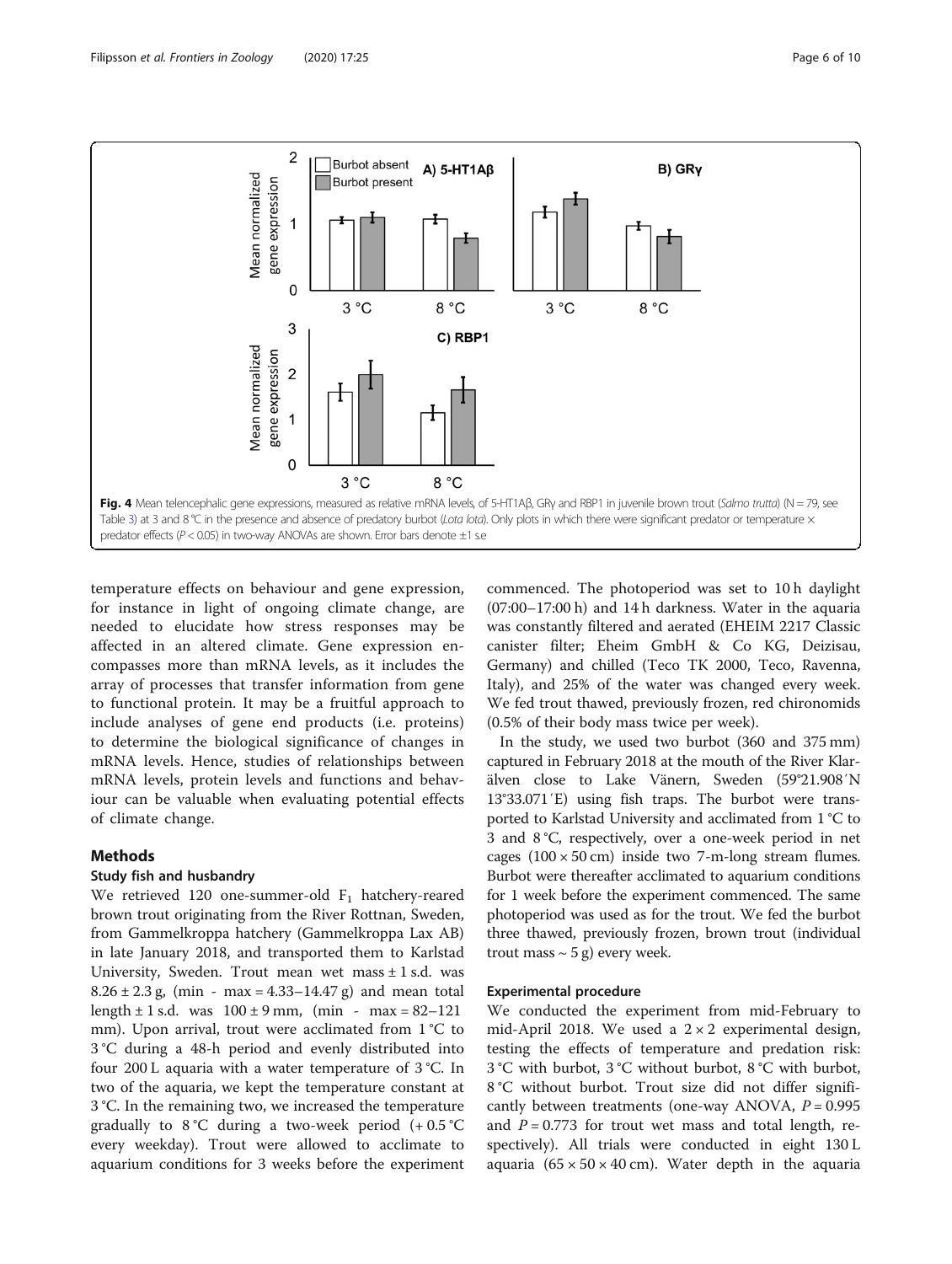was 20 cm and the bottom substrate consisted of gravel (5–20 mm). We covered all four sides of each aquarium with black sheeting. In addition, a curtain shielded the aquaria from outside disturbance during the experiment. We used four aquaria in each trial, one for each experimental treatment. The aquaria we used for each trial were predetermined from a randomization protocol. In half of the aquaria, the water temperature was 3 °C and in the remaining aquaria 8 °C. Into each of the four aquaria, a transparent plastic chamber  $(38 \times 27 \times 27 \text{ cm})$ was inserted for holding the trout. The transparent chambers had 5 mm diameter holes on each end, ensuring that trout could both see and smell the burbot, but not interact physically. Thus, one trout was placed into each of the chambers, and one burbot was placed in two of the aquaria (one at 3 °C and one at 8 °C), outside of the plastic chambers. In preparation for an experimental trial, we randomly selected trout from their respective holding aquaria (3 and  $8^{\circ}$ C), and thereafter anaesthetized them with tricaine methanesulfonate (MS-222, Pharmac Ltd., UK, 0.25  $\rm g\,L^{-1})$  and measured their total length (mm) and mass (0.01 g). Each trout was placed in an experimental aquarium containing water corresponding to the trout's acclimation temperature.

At  $\sim$  18:00 h, we placed the trout in the experimental aquaria and left them overnight (with the same light regime as previously described). We subjected trout to the experiment for 20 h, to ensure that the measured physiological stress response not was an artefact of handling the fish or the novel environment to which we introduced trout. Further, burbot is a nocturnal species, so leaving trout with burbot overnight suggests that trout were subjected to the predator under the light conditions when it usually is active [\[80\]](#page-9-0). After  $\sim$  20 h, we hand-netted the trout and placed them in a lethal dose  $(1.5 g L^{-1})$  of tricaine methanesulfonate (MS-222, Pharmac Ltd., UK). Trout were euthanized at the same time every day (14:  $00 \pm 1$  h) to control for potential diel variation in plasma cortisol and mRNA levels [\[81](#page-9-0)]. Trout exhibited loss of equilibrium after < 30 s and ceased opercular ventilation after < 60 s. When no opercular beats could be observed for 10 s and when trout did not respond to strong tactile stimuli, they were euthanized by decapitation and exsanguination. We immediately drew blood samples from the caudal vein by tail ablation, using 75 μl heparinized hematocrit tubes, which were centrifuged for 3 min at 1500 rpm (Hettich D-7200, Hettich GmbH & Co, Tuttlingen, Germany). After centrifugation, blood plasma was isolated and immediately frozen at − 20 °C. Following the blood sampling, we dissected the telencephalon, placed it in 5 ml RLT Plus Buffer (Qiagen, Hilden, Germany) with 2-mercaptoethanol (Sigma-Aldrich, Stockholm, Sweden) and homogenized the tissue using a tissue disruptor with disposable probes (TissueRuptor II, Qiagen, Hilden, Germany). We thereafter extracted RNA using RNeasy plus mini kits (Qiagen, Hilden, Germany), in accordance with the supplier's manual, eluted in 30 μl water and stored at − 20 °C until use.

#### Cortisol measurements

Plasma cortisol concentrations were measured using a competitive enzyme-linked immunosorbent assay (detection range 0–1000 ng ml<sup>−</sup> <sup>1</sup> ; EKU03476, Cortisol (Cor) ELISA kit, Biomatik, Ontario, Canada), carried out in accordance with the supplier's manual. We performed a negative control for unspecific degradation of substrate by endogenous plasma peroxidase for each sample.

#### Gene expression measurements

We assessed the concentration and quality of RNA in each sample with spectrophotometry (Tecan infinite M200 PRO, Tecan trading AG, Männedorf, Switzerland). We synthesized cDNA using  $RT^2$  First Strand Kits (Qiagen, Hilden, Germany), adding 500 ng extracted RNA. We diluted the cDNA 1:10 and stored it at − 20 °C. For the gene expression analysis, we selected 16 target genes related to physiological stress responses (including cortisol, serotonin, vasotocin and immune function genes) (Table [2](#page-7-0)). Primer sequences were obtained from previously published studies [\[40,](#page-8-0) [61](#page-9-0), [63\]](#page-9-0) and were synthesized by Invitrogen (ThermoFisher Scientific, USA). We performed Quantitative Real-Time PCR (qPCR) with a StepOnePlus Real-Time PCR System (Applied Biosystems, Thermo-Fisher Scientific, USA), using  $RT^2$  SYBR Green ROX qPCR Mastermix (Qiagen, Hilden, Germany) in accordance with instructions from the manufacturer's protocol. The qPCR reactions were performed in a total volume of 12.5 μl with  $4$  μl cDNA diluted 1:10 and 200 nM of forward and reverse primers. We analysed samples in duplicates and included negative controls. The qPCR protocol consisted of initial denaturation at 95 °C for 10 min, followed by a two-step cycling protocol (95 °C for  $15 s +$ 60 °C for 60 s) for 40 cycles. Melting curve analyses determined the identity and specificity of the PCR products. Cycle threshold was recorded for each sample, and target mRNA levels were normalized, using β-actin and elongation factor 1α (EF1α) as reference genes (Table [2\)](#page-7-0). Fold changes were calculated using the  $2^{-\bar{\Delta}\Delta CT}$  method [[82](#page-9-0)].

#### Statistical analyses

Our original design was balanced with equal numbers of replicates of the four experimental treatments. Initially, we used four burbot in this study. Two burbot did however exhibit strong symptoms of stress and deteriorating health during the experiment. To ensure the well-being of these animals, we removed them from the experiment and consequently excluded all cortisol and gene expression data generated from trials with these burbot.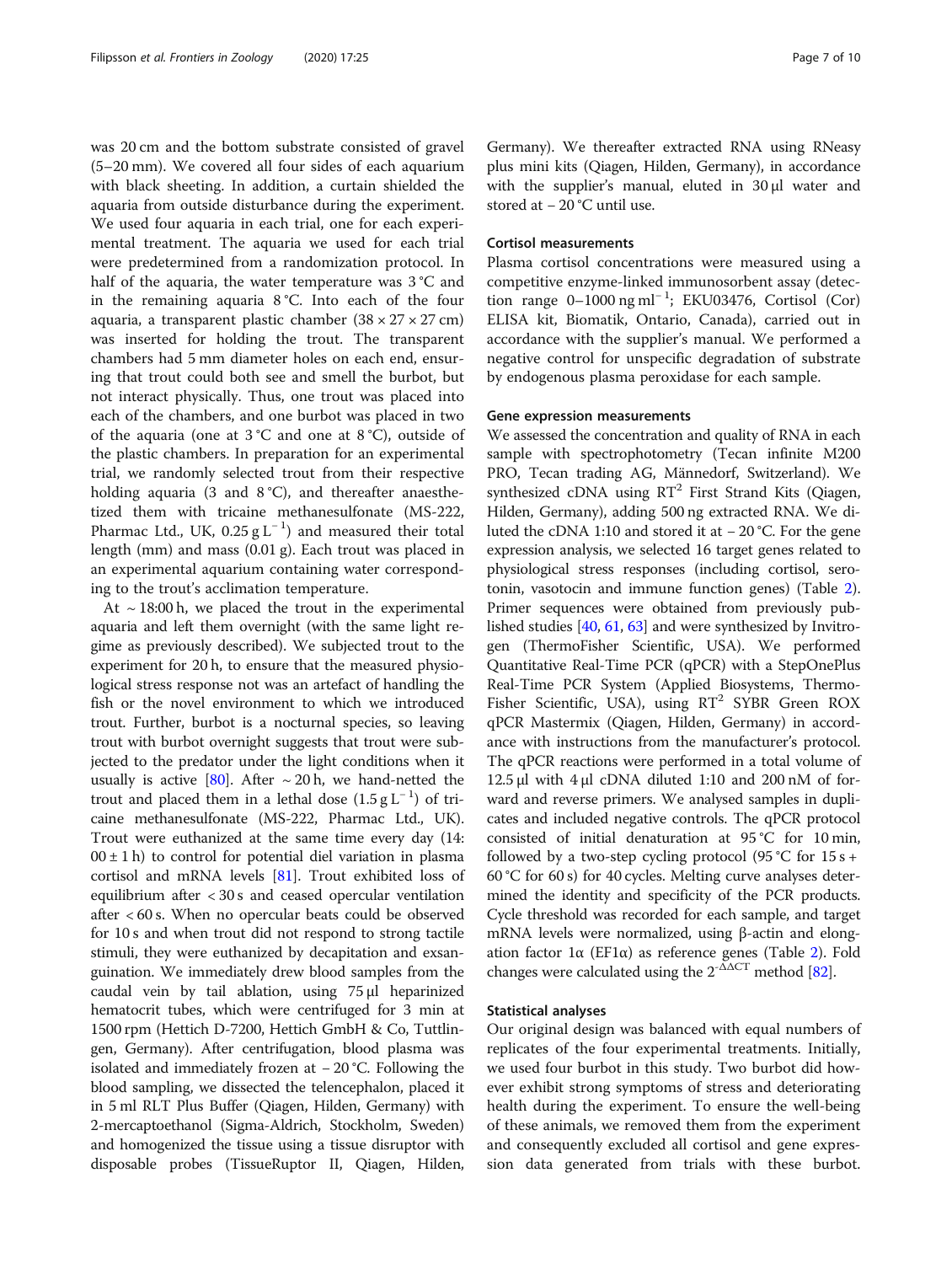<span id="page-7-0"></span>Table 2 Genes, accession numbers and primer sequences used for qPCR analysis. Asterisks denote reference genes

| Accession No.  | Forward primer                                   | Reverse primer            |
|----------------|--------------------------------------------------|---------------------------|
| AGKD01067361   | ATGCTGGTCCTCTACGGGCG                             | CGTGGTTCACCGCGCCGTTT      |
| DY694524       | TTGATCATGCGTTCCCAGCCGA<br>AAAGGAATGTAGAACGCGCCGA |                           |
| AGKD01053513   | ACGGGTTCATCTGCCACAGCA                            | TGACAGTTCTCAATTTCGCTCTGGA |
| BT057678       | TGCTGCAGAGCTGCGTCACG                             | AGCCTCCCGGATCATCTCATCCA   |
| NM 001141590   | CACACCCACATCCTAGGCTACTCAA                        | TAGCGGGGTTGGAAGGCACCA     |
| AKD01020666    | ATCATCCATTGGAACCTGAT                             | ATCCAGAAGAAGTTTGTCAC      |
| NM 001173799   | TTGAGAAGCGTGCGGTGCGT                             | AGCTGCTCTCGGAAAGTCCCCT    |
| NM_001140909   | TCTGTGAGGGTGTGGAGCTGGAG                          | TTGGTTGGTTGGTTGGGGCTG     |
| NM_001142717   | ACTCCCCCTCCTTCCCTCATCCA                          | ATCCCCATCTCGGCGACCCG      |
| GO179974       | TGGCCTGTATCCCCCACTGCC                            | CCGCTGGGCTTGGCTGACG       |
| NM_001124730.1 | ACGACGATGGAGCCGAAC                               | ATGGCTTTGAGCAGGGATAG      |
| NM_001124482.1 | TGGTGGGCTGCTGGATTTCTGC                           | CTCCCTGTCTCCCTCTGTCA      |
| BG934480       | CCAGTGATGGCTTTTTTGAACTT                          | CCGGCCCCCACTATGAC         |
| AF504021       | AATGGATCGCCCCAACGCCA                             | CTGTCGCGTGGCAGGTCACT      |
| AGKD01011423   | AGCTGGCTGGGAAACAGATGA                            | TCAGGGTGATTTGGTCCTCTATGG  |
| NM_001140773.2 | GTGGCGGGCCCTACGCTAT                              | TCCTGTGCCCAGCATGTCGC      |
| BG933897       | CCAAAGCCAACAGGGAGAAG                             | AGGGACAACACTGCCTGGAT      |
| NM 001124339.1 | GCAGGAAAAGAACCCAACG                              | AGTTACCAGCAGCTTTCTTCC     |
|                |                                                  |                           |

5-HT1A<sup>α</sup> serotonin 1a-like receptor; 5-HT1A<sup>β</sup> serotonin 1b-like receptor; AVTR arginine-vasotocin receptor; CALM calmodulin; CRF1 corticotropin-releasing factor 1; CRFR1 corticotropin-releasing factor receptor 1; CRHBP corticotropin-releasing factor binding protein; EPD1 ependymin; GABARAP gamma-aminobutyric acid receptor-associated protein; GR<sup>α</sup> glucocorticoid receptor; GR<sup>β</sup> glucocorticoid receptor 1; GR<sup>γ</sup> glucocorticoid receptor 2; GSR glutathione reductase; MHC1 major histocompatibility complex 1; MR mineralocorticoid receptor; RBP1 retinol binding protein 1; β-actin β-actin; EF1α elongation factor 1α

Inadequate blood sampling of four trout and low RNA concentrations in four samples  $(< 100$  ng  $\mu$ <sup>-1</sup>) also reduced the sample size. Hence, replicates in each experimental treatment varied between 9 and 28 (Table 3).

We used a multivariate approach to explore the data. A detrended correspondence analysis indicated axis gradient lengths of  $< 1$ , suggesting that a linear method was appropriate. We conducted a variance-partitioned redundancy analysis (RDA), using temperature and predator treatments as explanatory factors, to determine how much of the observed variation that could be explained by the experimental treatments. Multivariate analyses were performed in Canoco 5 (Microcomputer Power, Ithaca, NY, USA). To examine effects on cortisol and individual gene expressions, we subsequently analysed the data using two-way ANOVAs. Cortisol and gene expression data were first tested for normality and homogeneity of variances using the Kolmogorov-Smirnov test and Levene's test for equality of variances. Data that did not

Table 3 The number of juvenile brown trout used to generate the data presented in this study (i.e. final sample size)

|               | Cortisol |    | mRNA                                                      |    |
|---------------|----------|----|-----------------------------------------------------------|----|
|               |          |    | Burbot present Burbot absent Burbot present Burbot absent |    |
| 3 °C 15       |          | 28 | 15                                                        |    |
| $8^{\circ}$ 9 |          | 28 |                                                           | 28 |

meet these assumptions (Cortisol, CALM, 5-HT1Aα, CRF1, CRFR1, GABARAP and MR) were  $log_{10}$ -transformed. All models used temperature (3 and 8 °C) and predator treatment (burbot presence and absence) as fixed factors, including the interaction term. All univariate analyses were conducted in IBM SPSS Statistics 24 (IBM, Armonk, NY, USA).

#### Acknowledgements

We are grateful to Johnny Norrgård, Gammelkroppa Lax AB and Fortum Generation AB for providing brown trout, and to the County Board in Värmland for giving us permission to collect burbot (Registration No. S2410). We also want to thank Niclas Carlsson for help in the field and Geni Zanol for preparing chemical solutions.

#### Authors' contributions

KF had the leading role in the study design, conducted fieldwork and wrote the initial version of the manuscript. EB, AE, LG, MÖ and JW all contributed to the research idea and study design and made considerable improvements to the manuscript. KF and AE conducted laboratory work, both aquarium experiments and cortisol and gene expression measurements. KF and JW analysed the data. All authors read and approved the final manuscript.

#### Funding

Open access funding provided by Karlstad University.

#### Availability of data and materials

The datasets used and analysed during the current study are available from the corresponding author on request.

#### Ethics approval and consent to participate

All applicable international, national and institutional guidelines for the care and use of animals were followed. All procedures performed involving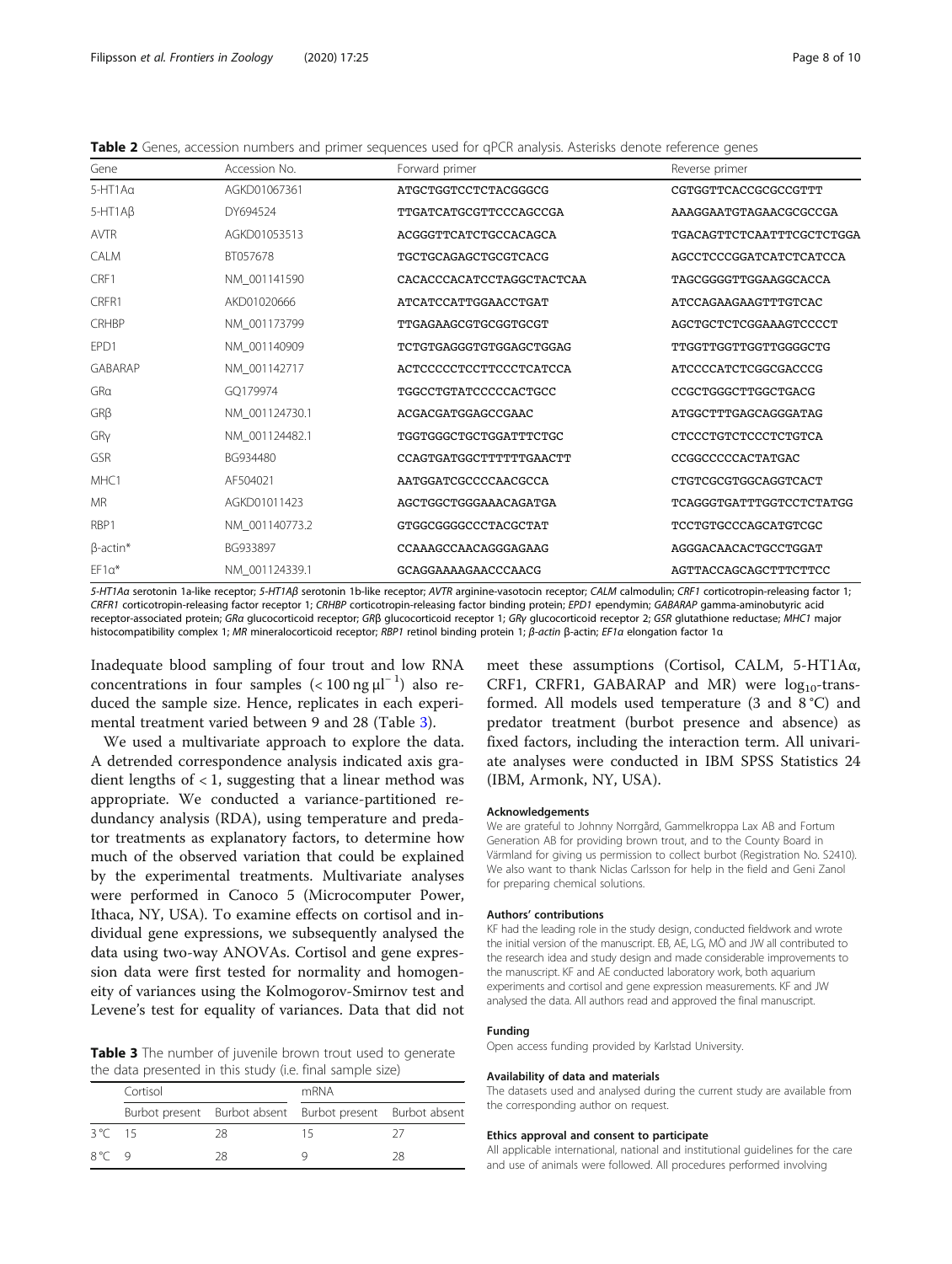#### <span id="page-8-0"></span>Consent for publication

Not applicable.

#### Competing interests

The authors declare that they have no competing interests.

#### Received: 10 June 2020 Accepted: 20 August 2020 Published online: 28 August 2020

#### References

- 1. Dell AI, Pawar S, Savage VM. Systematic variation in the temperature dependence of physiological and ecological traits. PNAS. 2011;108:10591–6.
- 2. Dell AI, Pawar S, Savage VM. Temperature dependence of trophic interactions are driven by asymmetry of species responses and foraging strategy. J Anim Ecol. 2014;83:70–84.
- 3. Englund G, Öhlund G, Hein CL, Diehl S. Temperature dependence of the functional response. Ecol Lett. 2011;14:914–21.
- 4. Grigaltchik VS, Ward AJW, Seebacher F. Thermal acclimation of interactions: differential responses to temperature change alter predator-prey relationship. P Roy Soc B. 2012;279:4058–64.
- 5. Öhlund G, Hedström P, Norman S, Hein CL, Englund G. Temperature dependence of predation depends on the relative performance of predators and prey. P Roy Soc B. 2014;282:20142254.
- 6. Greenberg L. Effects of predation and discharge on habitat use by brown trout, Salmo trutta, and grayling, Thymallus thymallus, in artificial streams. Arch Hydrobiol. 1999;145:433–46.
- 7. Hirvonen H, Ranta E, Piironen J, Laurila A, Peuhkuri N. Behavioural responses of naive Arctic charr young to chemical cues from salmonid and nonsalmonid fish. Oikos. 2000;88:191–9.
- 8. Mirza RS, Chivers DP. Behavioural responses to conspecific disturbance chemicals enhance survival of juvenile brook charr, Salvelinus fontinalis, during encounters with predators. Behav. 2002;139:1099–109.
- 9. Vilhunen S, Hirvonen H. Innate antipredator responses of Arctic charr (Salvelinus alpinus) depend on predator species and their diet. Behav Ecol Sociobiol. 2003;55:1–10.
- Hawkins LA, Armstrong JD, Magurran AE. Predator-induced hyperventilation in wild and hatchery Atlantic salmon fry. J Fish Biol. 2004;65:88–100.
- 11. Enefalk Å, Watz J, Greenberg L, Bergman E. Winter sheltering by juvenile brown trout (Salmo trutta) – effects of stream wood and an instream ectothermic predator. Freshw Biol. 2017;62:111–8.
- 12. Filipsson K, Bergman E, Österling M, Erlandsson A, Greenberg L, Watz J. Effects of temperature and a piscivorous fish on diel winter behaviour of juvenile brown trout (Salmo trutta). Freshw Biol. 2019;64:1797–805.
- 13. Weetman D, Atkinson D, Chubb JC. Effects of temperature on anti-predator behaviour in the guppy, Poecilia reticulata. Anim Behav. 1998;55:1361–72.
- 14. Weetman D, Atkinson D, Chubb JC. Water temperature influences the shoaling decisions of guppies, Poecilia reticulata, under predation threat. Anim Behav. 1999;58:735–41.
- 15. Malavasi S, Cipolato G, Cioni C, Torricelli P, Alleva E, Manciocco A, Toni M. Effects of temperature on the antipredator behaviour and on cholinergic expression in the European sea bass (Dicentrarchus labrax L.) juveniles. Ethology. 2013;119:592–604.
- 16. Lienart GDH, Mitchell MD, Ferrari MCO, McCormick MI. Temperature and food availability affect risk assessment in an ectotherm. Anim Behav. 2014; 89:199–204.
- 17. Pink M, Abrahams MV. Temperature and its impact on predation risk within aquatic ecosystems. Can J Fish Aquat Sci. 2016;73:869–76.
- 18. Brown RD. Northern hemisphere snow cover variability and change, 1915– 97. J Clim. 2000;13:2339–55.
- 19. Magnuson JJ, Robertson DM, Benson BJ, Wynne RH, Livingstone DM, Arai T, Assel RA, Barry RG, Card V, Kuusisto E, et al. Historical trends in lake and river ice cover in the northern hemisphere. Science. 2000;289:1743–6.
- 20. Parmesan C. Ecological and evolutionary responses to recent climate change. Annu Rev Ecol Evol Syst. 2006;37:637–69.
- 21. Post E, Forchhammer MC, Bret-Harte MS, Callaghan TV, Christensen TR, Elberling B, Fox AD, Gilg O, Hik DS, Høye TT, et al. Ecological dynamics

across the Arctic associated with recent climate change. Science. 2009;325: 1355–8.

- 22. Choi G, Robinson DA, Kang S. Changing northern hemisphere snow seasons. J Clim. 2010;23:5305–10.
- 23. Callaghan TV, Johansson M, Brown RD, Groisman PY, Labba N, Radionov V, Barry RG, Bulygina ON, Essery RLH, Frolov DM, et al. The changing face of Arctic snow cover: a synthesis of observed and projected changes. Ambio. 2011;40:17–31.
- 24. Barton BA. Stress in fishes: a diversity of responses with particular reference to changes in circulating corticosteroids. Integr Comp Biol. 2002;42:517–25.
- 25. Johansen IB, Sandvik GK, Nilsson GE, Bakken M, Øverli Ø. Cortisol receptor expression differs in the brains of rainbow trout selected for divergent cortisol response. Comp Biochem Phys D. 2011;6:126–32.
- 26. Wendelaar Bonga SE. The stress response in fish. Physiol Rev. 1997;77:591–625.
- 27. Mommsen TP, Vijayan MM, Moon TW. Cortisol in teleosts: dynamics, mechanisms of action, and metabolic regulation. Rev Fish Biol Fisher. 1999; 9:211–68.
- 28. Oitz MS, van Haarst AD, de Kloet ER. Behavioral and neuroendocrine responses controlled by the concerted action of central mineralocorticoid (MRS) and glucocorticoid receptors (GRS). Psychoneuroendocrinology. 1997; 22:87–93.
- 29. Schjolden J, Basic D, Winberg S. Aggression in rainbow trout is inhibited by both MR and GR antagonists. Physiol Behav. 2009;98:625–30.
- 30. Sørensen C, Johansen IB, Øverli Ø. Neural plasticity and stress coping in teleost fishes. Gen Comp Endocrinol. 2013;181:25–34.
- 31. Rehnberg BG, Schreck CB. Chemosensory detection of predators by coho salmon (Oncorhynchus kisutch): behavioural reaction and the physiological stress response. Can J Zool. 1987;65:481–5.
- 32. Kagawa N, Mugiya Y. Brain HSP70 mRNA expression is linked with plasma cortisol levels in goldfish (Carassius auratus) exposed to a potential predator. Zool Sci. 2002;19:735–40.
- 33. Breves JP, Specker JL. Cortisol stress response of juvenile winter flounder (Pseudopleuronectes americanus, Walbaum) to predators. J Exp Mar Biol Ecol. 2005;325:1–7.
- 34. Barcellos LJG, Ritter F, Carlos L, Mezzalira R, Bolognesi L, Calliari A, Finco J, Cericato L. Whole-body cortisol increases after direct and visual contact with a predator in zebrafish, Danio rerio. Aquaculture. 2007;272:774–8.
- 35. Oliveira TA, Idalencio R, Kalichak F, dos Santos Rosa JG, Koakoski G, de Abreu MS, Giacomini ACV, Gusso D, Rosemberg DB, Barreto RE, et al. Stress responses to conspecific visual cues of predation risk in zebrafish. PeerJ. 2017. <https://doi.org/10.7717/peerj.3739>.
- 36. Archard GA, Earley RL, Hanninen AF, Braithwaite VA. Correlated behaviour and stress physiology in fish exposed to different levels of predation pressure. Funct Ecol. 2012;26:637–45.
- 37. Fischer EK, Harris RM, Hofmann HA, Hoke KL. Predator exposure alters stress physiology in guppies across timescales. Horm Behav. 2014;65:165–72.
- 38. Winberg S, Nilsson A, Hylland P, Söderström V, Nilsson GE. Serotonin as a regulator of hypothalamic-pituitary-interrenal activity in teleost fish. Neursci Lett. 1997;230:113–6.
- 39. Chaouloff F. Serotonin, stress and corticoids. J Psychopharmacol. 2000;14: 139–51.
- 40. Moltesen M, Laursen DC, Thörnqvist P-O, Åberg Andersson M, Winberg S, Höglund E. Effects of acute and chronic stress on telencephalic neurochemistry and gene expression in rainbow trout (Oncorhynchus mykiss). J Exp Biol. 2016;219:3907–14.
- 41. Schjolden J, Winberg S. Genetically determined variation in stress responsiveness in rainbow trout: behavior and neurobiology. Brain Behav Evolut. 2007;70:227–38.
- 42. Winberg S, Thörnqvist P-O. Role of brain serotonin in modulating fish behavior. Curr Zool. 2016;62:317–23.
- 43. Winberg S, Myrberg AA, Nilsson GE. Predator exposure alters brain serotonin metabolism in bicolour damselfish. Neuroreport. 1993;4:399–402.
- 44. Weinberger J, Klaper R. Environmental concentrations of the selective serotonin reuptake inhibitor fluoxetine impact specific behaviors involved in reproduction, feeding and predator avoidance in the fish Pimephales promelas (fathead minnow). Aquat Toxicol. 2014;151:77–83.
- 45. Khan NA, Deschaux P. Perspective role of serotonin in fish immunomodulation. J Exp Biol. 1997;200:1833–8.
- 46. Lyytikäinen T, Pylkkö P, Ritola O, Lindström-Seppä P. The effect of acute stress and temperature on plasma cortisol and ion concentrations and